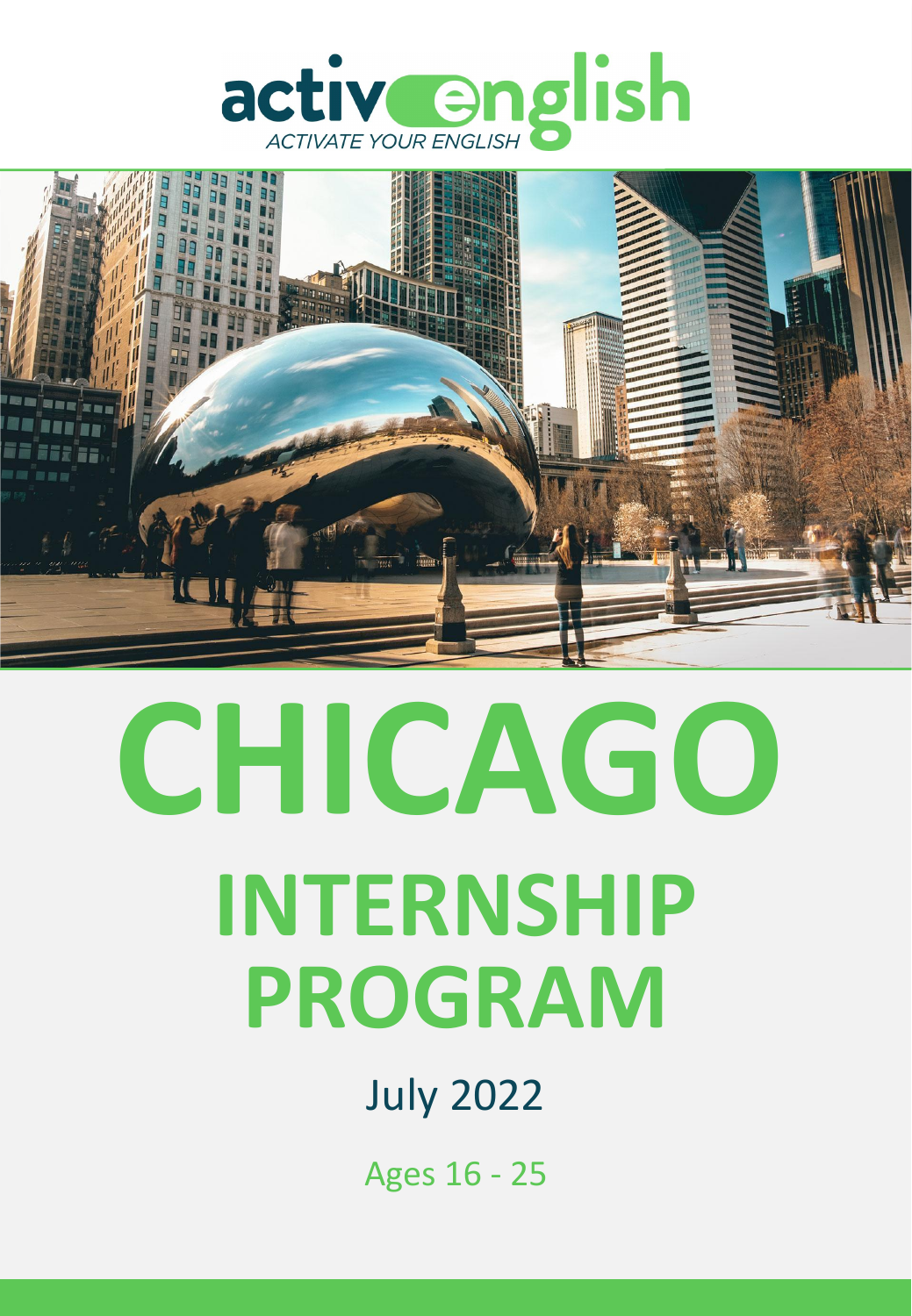

## **WORK EXPERIENCE IN CHICAGO**

#### **July 17th to August 1st**

- Gain valuable work experience
- Make your résumé stand out by interning abroad
- Receive guidance throughout internship experience
- Discover your professional interests
- Improve your English in a professional setting
- Request placement with a company specific to your future studies and interests

We provide housing for 16-18 year-olds together with Active English organizers and other Italians. Students who are 18 or older may stay with host families. The 18 year olds and older can hop on a train and get themselves to work like a true local.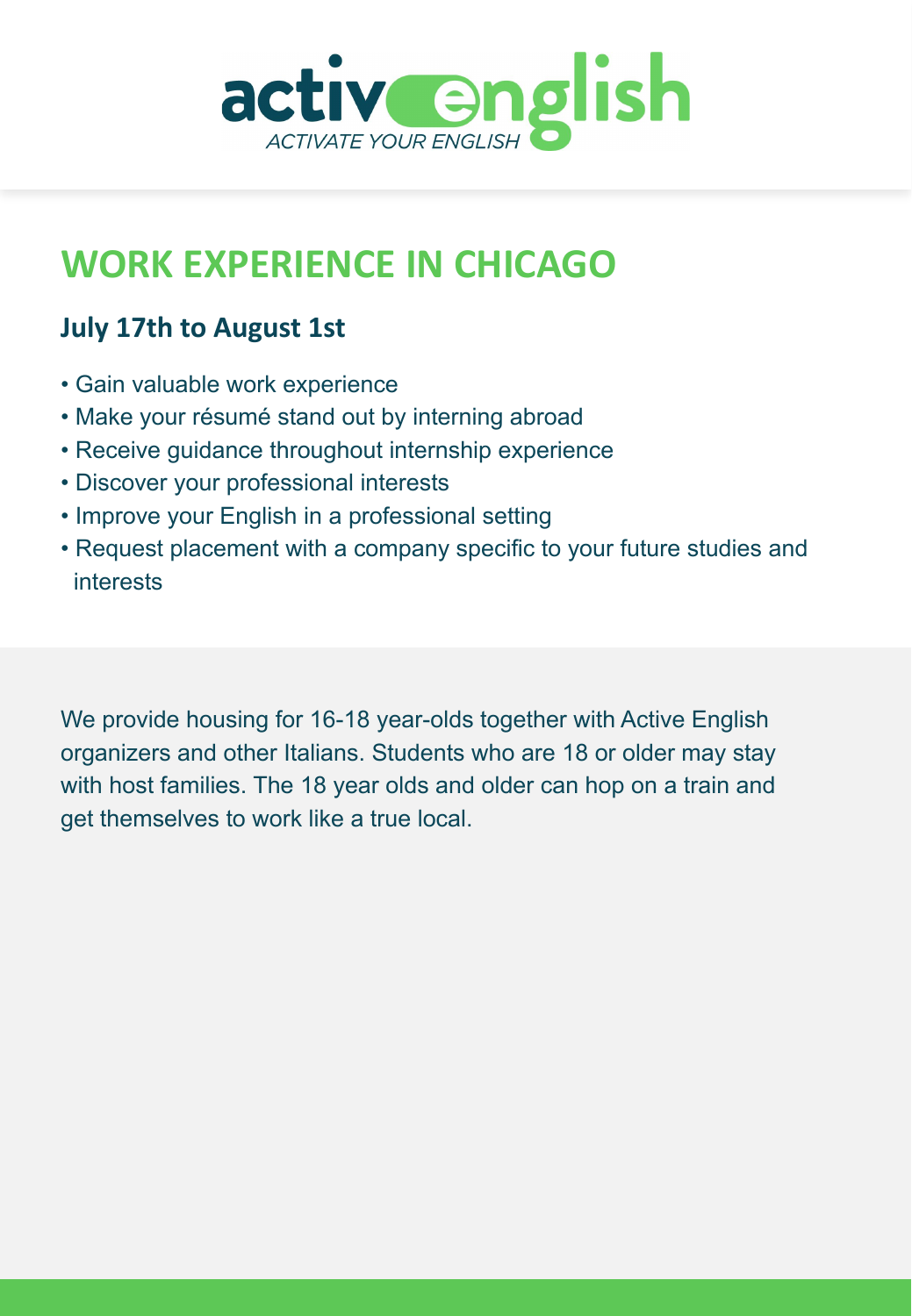

#### **Cost: €3100**

#### **Costs Include:**

- Three meals a day
- Transportation to and from work
- Entrance to a Chicago museum
- Laundry

#### **Not Included:**

- Insurance we suggest AXA but ask us about this.
- Airfare
- Spending money
- Airport pickup and drop-off for days other than the official arrival and departure dates
- Evening activities (always optional)
- Deposit for housing will be required (any damages will be paid for by the person responsible)

### **Experience Chicago's long summer days and nights with some of the following:**

- Outdoor concerts on the lawn
- Swim
- Tour the city
- Discover the architecture
- Enjoy an evening with dancing in the park
- Watch the boats
- Take a kayak tour on the Chicago River
- Go for a walk along the beach